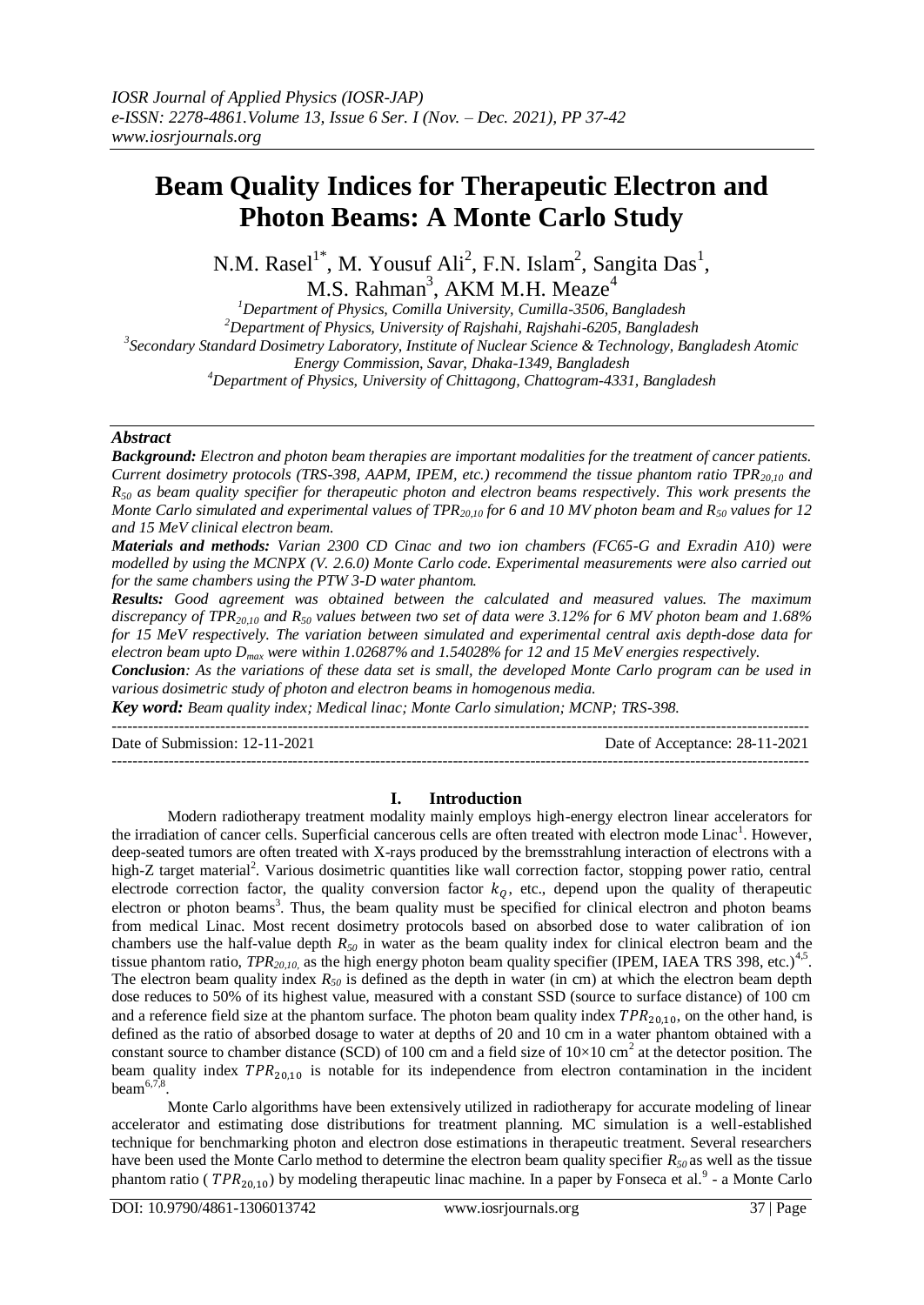modeling expert group (MCMEG) presented the values of  $TPR_{20,10}$  for 6 MV photon beam by using different MC codes like MCNP6, MCNPX, PENELOPE, and EGSnrc, etc. In their comprehensive study, the photon beam quality index was computed by using several published photon spectra.  $TPR_{20,10}$ &*PDD*<sub>20,10</sub> values were also measured for Varian 2300 CD linac by using the PTW30013 ion chamber. Wulff et al.<sup>10</sup> determined the values of  $TPR_{20,10}$  for 4, 6, 10, 15, 18 MV photon beams by using a simplified MC model developed in Beamnrc Monte Carlo code. In addition, a complete linac machine- Siemens KD was also simulated for 6 and 18 MV photon beam to evaluate  $TPR_{20,10}$  values. The electron beam quality index  $R_{50}$  for 8, 12, and 14 MeV clinical electron beams from Siemens Primus linac was performed by Toossi's group using MCNPX MC code<sup>11</sup>. The maximum discrepancy of *R<sup>50</sup>* values between MCNP and measurement was 1.3 mm.

The current investigation aims to determine the values of quality indices  $R_{50}$  and  $TPR_{20,10}$  for 12, 15 MeV electron and 6, 10 MV photon beams respectively by complete modeling of a Varian 2300 CD Linac using MCNPX (V.2.6.0) Monte Carlo code and to compare the simulated values with the experimental ones obtained by Exradin A10 and FC65-G ion chambers.

### **II. Material and Methods**

#### **Monte Carlo simulation**

The accelerator treatment head of a Varian Linac 2300 CD was simulated by using the MCNPX (V. 2.6.0) Monte Carlo code [12]. Materials compositions and dimensions were according to the specifications depicted on the technical drawing manual of Varian medical system [13]. The modeling of geometry of this Linac was created by using the standard macrobody surfaces BOX, RCC, SPH, TRC, etc., of the MCNP geometry specifications parameters. Varian 2300 CD Linac usually operates in 6 and 10 MV nominal photon energies and 4, 6, 10, 12, 15, and 18 MeV nominal electron energies. Among them two electron energies 12 & 15 MeV and both photon energies were selected for the simulation purposes. The major components of photon mode Linac which were modeled are the bremsstrahlung target, the primary conical collimator, the flattening filter, and secondary collimators. On the other hand, the simulated components of electron mode Linac were the scattering foils, the primary collimator, secondary collimators, and the  $10\times10$  cm<sup>2</sup> electron applicators. The primary source electrons were modeled as a monoenergetic beam of radius of 2 mm which was directed vertically towards the tungsten target to produce bremsstrahlung photons. Moreover, a water phantom of box shape with dimensions  $30\times30\times30$  cm<sup>3</sup>, a FC65-G thimble type cylindrical ion chamber, and an Exradin A10 parallel ion chamber were also modeled to compute the dose distributions within water phantom. The technical specifications of these ion chambers



Figure 01: Simulated accelerator head components of Varian iX Linac (a) photon mode, (b) electron mode.

were collected from the various published articles and manufacturer's website. Figure 01 shows the simulated accelerator head components of both photon & electron mode including chambers. Figure 02 presents the simulated FC65-G chamber with components materials and dimensions. For  $TPR_{20,10}$  estimation, the dose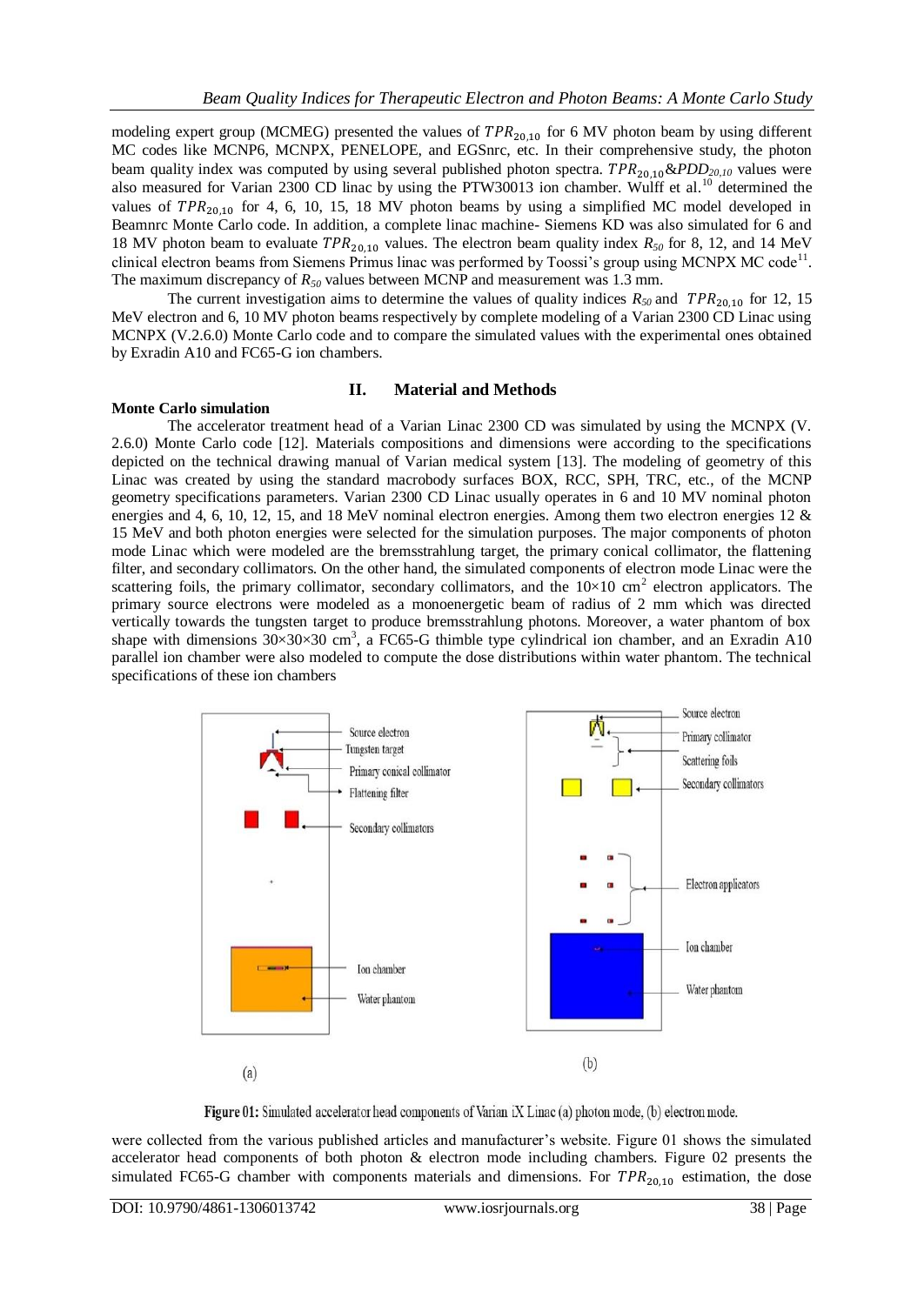values in the sensitive volume of FC65-G detector at 10 cm and 20 cm depths in the water phantom were calculated by using the F4 photon tally for both 6 MV and 10 MV nominal photon beams in a SCD-type setup (field size  $10\times10$  cm<sup>2</sup>, SCD 100 cm).



Figure 02: Simulated model of FC65-G thimble chamber.

However, the F4 tally calculates the average fluences in a cell, so that the additional FM4 photon tally multiplier was used to convert the fluences into the absorbed doses. The cut-off energy and physics cards for photons and electrons transport were kept at its default values.

For *R<sup>50</sup>* estimation, the PDD distributions of electron beams were first obtained by computing the absorbed doses in the sensitive volume of Exradin A10 detector at different depths of water phantom with 1mm interval and normalizing these values by the maximum dose at arbitrary depth along the beam central axis. The F4 tally including FM4 tally multiplier was used to calculate the depth dose distribution of the electron beam. From the simulated PDD distributions, the *R<sup>50</sup>* values were obtained by locating the depth at which the dose falls to 50% of its maximum value. A number of input files were run with NPS (number of source particles) at least  $20\times10^7$  until the average statistical uncertainty in the tally cells were within 3%. The whole simulation works were carried out on an Intel Core i9-9900K CPU @ 3.60 GHz 32.0 GB RAM desktop computer.

#### **Measurement techniques**

Photon beam quality index  $TPR_{20,10}$  was measured for 6 and 10 MV photon beams from Varian Linac 2300 CD at the National Cancer Research Institute & Hospital (NIRCH) in Dhaka, Bangladesh. Measurements were carried out using an IAEA standard cubic water phantom  $(30\times30\times30 \text{ cm}^3)$  and a calibrated FC65-G Farmer type ionization chamber of 0.6 cm<sup>3</sup> sensitive volume. This ionization chamber was connected to a IBA dose-1 dosimeter. The water phantom was positioned below the Linac gantry and the ion chamber was immersed in the water phantom along the beam central axis at depths of 10 cm and 20 cm. The reference conditions for  $TPR_{20,10}$ measurements were according to the  $TRS-398$  dosimetry protocol [14]. The  $TPR_{20,10}$  was determined using the following equation:

$$
TPR_{20,10} = \frac{Q_{20}}{Q_{10}}
$$

where  $Q_{20}$  and  $Q_{10}$  are the ion chamber readings corrected for various influence quantities like pressure, temperature, and ion recombination, etc., at depths 10 and 20 cm, respectively.

Measurements of depth ion distributions for electron beam were performed in an IBA blue phantom<sup>2</sup> 3D water phantom using an Exradin A10 plane-parallel ion chamber with 0.6 cm<sup>3</sup> sensitive volume. The reference conditions were in accordance with the *TRS-398* dosimetry protocol. The ion chamber charge readings had been taken at 1 mm interval until a constant value was reached. These charge readings were then converted to dose values by using the appropriate stopping power ratio water to air according to the *TRS-398* code of practice. The experimental set-up for depth dose determination is shown in Figure 03.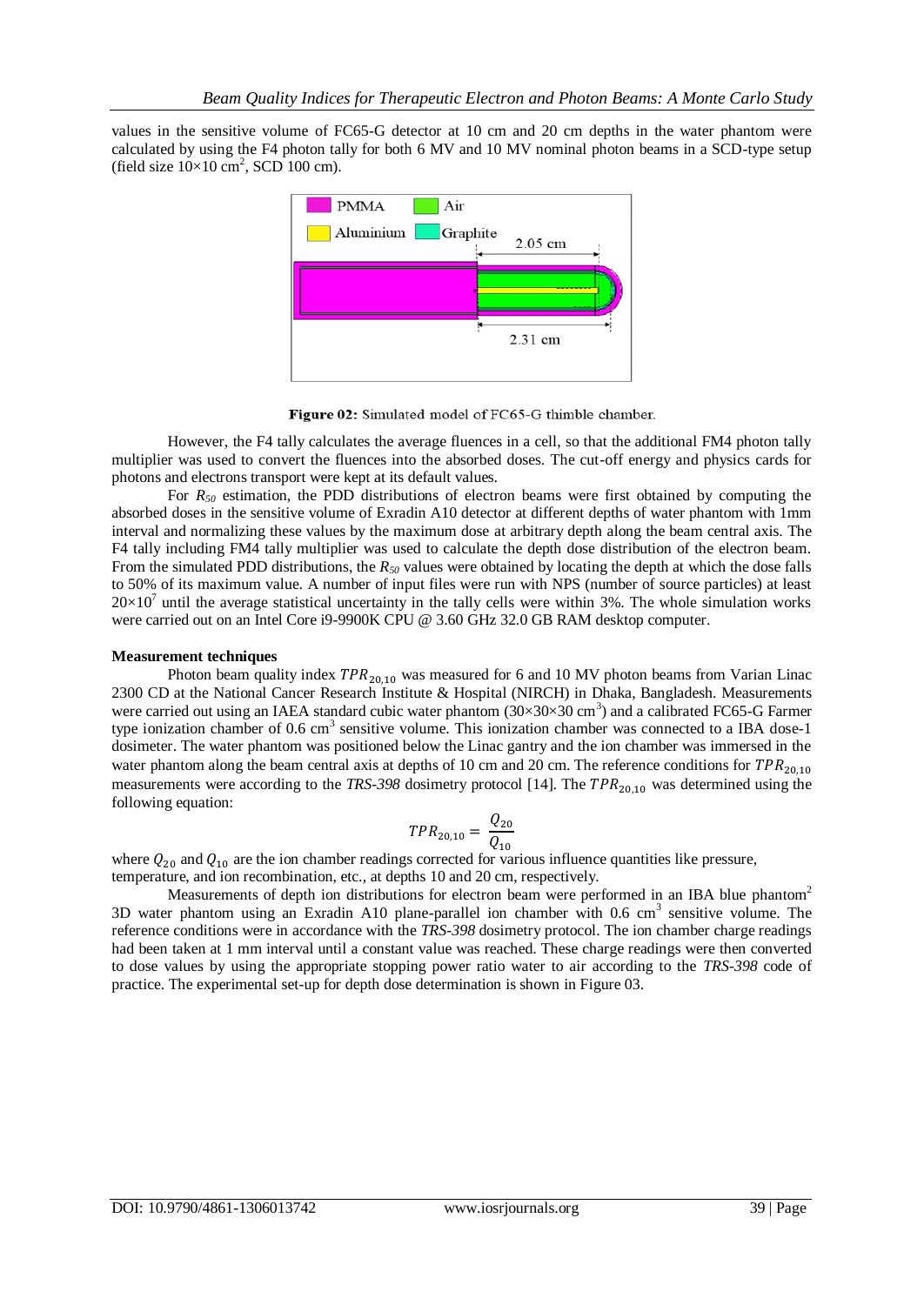

Figure 03: Experimental set-up for electron beam depth dose distributions.

## **III. Results and Discussions**

## **Photon Beam Quality Index** *TPR20,10*

Monte Carlo calculated values of beam quality index *TPR*<sub>20,10</sub>for 6 and 10 MV photon beams were determined from the dose-energy spectra shown in Figure-1. The dose rate -energy spectra were plotted for both energies at 20 and 10 cm depths of water phantom using the OUTP file created after successful run of MCNPX input file. The values of dose rate for 6 MV photon beam at both depths were obtained and given as  $\dot{D}_{20}$  =  $0.405732 \pm 0.013000$  [Gy.  $hr^{-1}$ ]  $\&D_{10} = 0.585939 \pm 0.103400$  [Gy.  $hr^{-1}$ ]. By taking the ratio of these two quantities, the tissue phantom ratio was obtained as  $0.692 \pm 0.182$ . The values of dose rate at 20 and 10 cm depth of water phantom for 10 MV photon beam were calculated as  $\dot{D}_{20} = 1.67208 \pm 0.09340$  [Gy.  $hr^{-1}$ ] and  $\ddot{D}_{10} = 2.32234 \pm 0.06610$  [Gy.  $hr^{-1}$ ]. Dividing these dose values, the tissue phantom ratio  $TPR_{20.10}$  for 10 MV photon beamwas obtained as 0.720  $\pm$  0.027. From the values of tissue phantom ratio, we observed that *TPR20,10*increases with the increasing of incident photon energy. When we looked at dose values (alternatively charge values) at 20 cm depth (reference point of the modelled FC65-G chamber) for two photon modes, it was seen that the dose deposited by higher energy photon beam was greater than that of the low energy photon beam. The directly ionizing radiation produces in the outside of the cavity through photon interactions have higher energy so that it can penetrate a larger depth of water. Moreover, the production of bremsstrahlung photons in wall material by these radiations also interact with the chamber air molecules and central electrode material, consequently, increases the deposition of doses. On the other hand, the directly ionizing radiation produces from the low energy photon cannot penetrate a larger depth because they deposit their energy at a smaller depth (locally) so that the dose deposition at the desired depth was also small.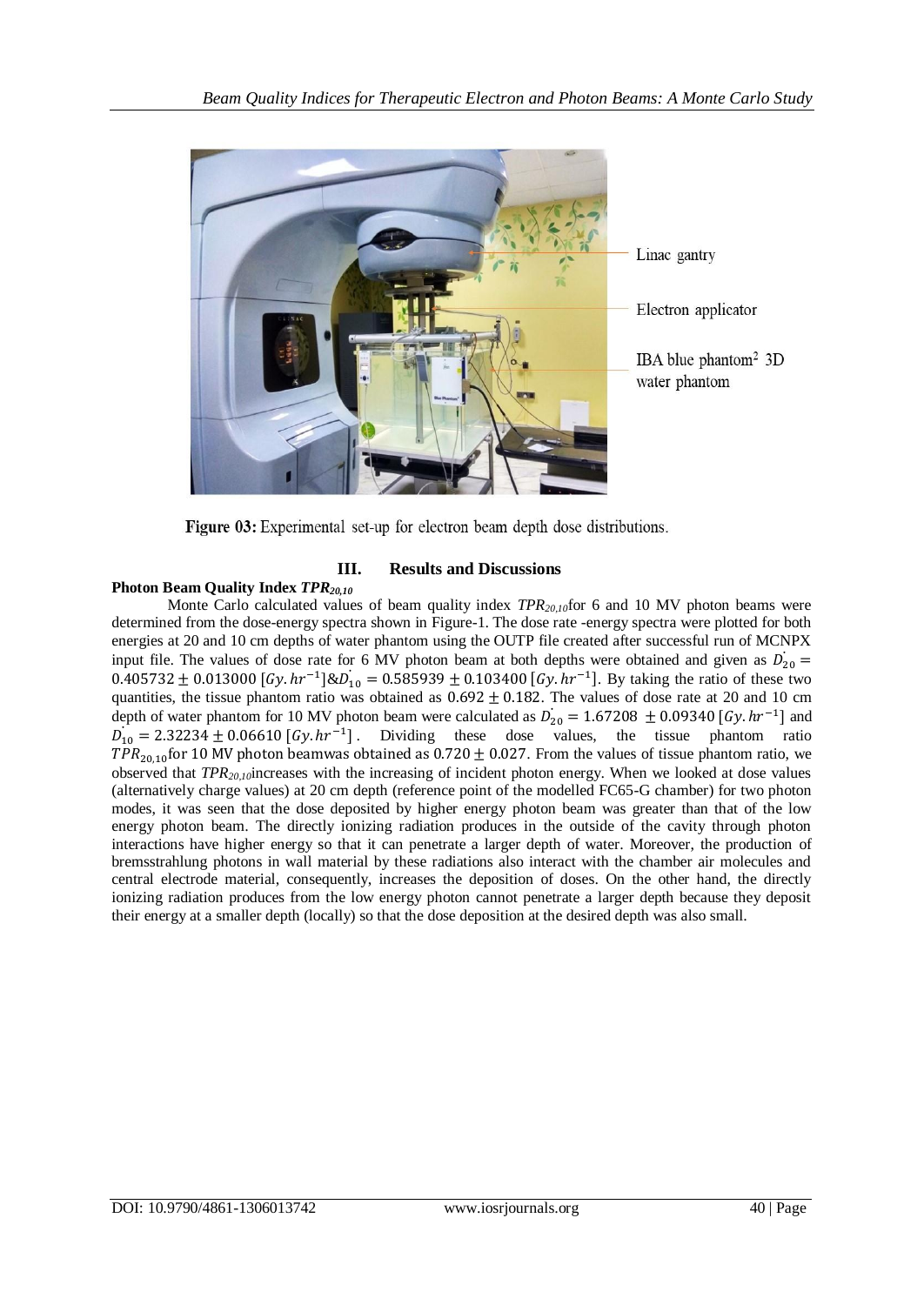

**Figure 01:** Dose-energy spectra for 6 MV (a & b) and 10 MV (c & d) photon beams at 20 and 10 cm depths of water phantom.

### **Electron Beam Quality Index** *R<sup>50</sup>*

Simulated and experimental relative abosrbed dose data for 12 and 15 MeV clinical electron beams are presented in Figure 02. These dose distributions were obtained for  $10 \times 10 \text{ cm}^2$  electron applicator by modelling an Exradin A10 plane-parallel ion chamber. Dose data at different depths were normalized to the maximum dose values. From these graphs, it was observed the relative dose increases upto a maximum value at a certain depth. Beyond this depth dose distribution falls down sharply. The point of maximum dose was close to the surface of water phantom for low energy particle. Electron beam of low energy deposits maximum kinetic energy in the surface region due to its multiple scattering characteristics. On the other hand, high energy electron beam penetrates and loses its kinetic energy over a region of higher depth because it suffers minimal scattering near the surface region of the phantom. A comparison between simulated and experimental dose data upto  $D_{\text{max}}$ shows the differences within 1.02687% and 1.54028% for 12 and 15 MeV nominal electron beams respectively. The maximum dose discrepancy at  $D_{\text{max}}$  was 5.00346 mm for 15 MeV beam. However, the discrepancy of absorbed dose was more pronounced in the high-dose gradient region. The constant dose distributions was also observed beyond the rapid dose fall down region which is called the bremsstrahlung tail. This constant region is responsible for the photon contamination of the incident electron beam with the scattering foils, secondary collimators, electron applicators, and air between accelerator window and the phantom surface. From these graphs, the beam quality index *R<sup>50</sup>* for electron beam was obtained by locating the position of the depth at which the dose falls down to half of its maximum value. Table 01 shows the measured and calculated values of beam quality indices for both photon and electron beams.